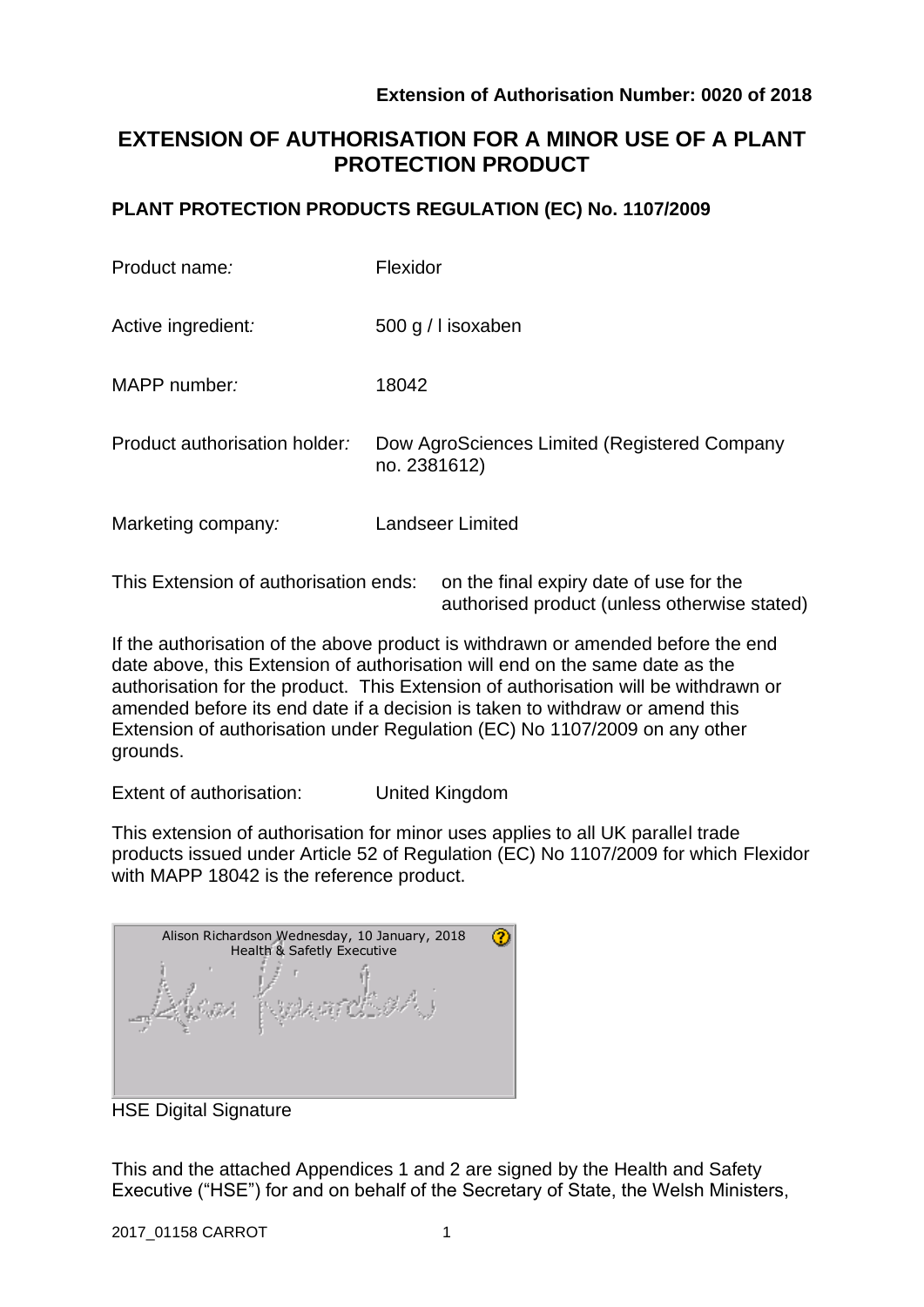the Scottish Ministers and the Department of Agriculture, Environment and Rural Affairs in Northern Ireland.

Date of issue: 10 January 2018

# **EXPLANATORY NOTES**

- 1. This is Extension of authorisation number 0020 of 2018.
- 2. This Extension of authorisation will be published on the website of the Chemicals Regulation Division of the HSE.
- 3. Application reference number: COP 2017/01158
- 4. Persons using the product to which this Extension of authorisation applies should acquaint themselves with and observe all requirements contained in the Regulation (EC) No 1107/2009, including the duty on the holder of any Extension of authorisation to notify information on potentially dangerous effects, a contravention of which is a criminal offence under those Regulations.
- 5. Neither the efficacy nor the phytotoxicity of the product for which this Extension of authorisation has been granted has been assessed and, as such, the user bears the risk in respect of failures concerning its efficacy and phytotoxicity.

## **ADVISORY INFORMATION**

This Extension of Authorisation relates to the use of 'Flexidor' (M18042) for use on carrot, parsnip and horseradish. To be applied by conventional hydraulic sprayer (including air assisted hydraulic sprayers) with a maximum total dose of 0.5 litres product per hectare (maximum individual dose 0.5 litres per hectare) in a minimum water volume of 200 litres water per hectare.

IMPORTANT: When applying this product under the terms of this Extension of Authorisation, comply with any resistance guidance or restrictions stated on the product label.

Total reliance on one pesticide will hasten the development of resistance. Pesticides of different chemical types or alternative control measures should be included in the planned programme. Alternating with different modes of action is a recognised antiresistance strategy.

This Extension of Authorisation relates to the use of 'Flexidor' (M18042) for the control of Charlock Ivy-leaved speedwell, Common chickweed, Knotgrass, Common field-speedwell, Parsley-piert, Common fumitory, Pineapple weed, Common hempnettle, Red dead-nettle, Common mouse-ear, Redshank, Common poppy, Scarlet pimpernel, Corn marigold, Scented mayweed, Corn spurrey, Scentless mayweed, Fat-hen, Shepherd's-purse, Field forget-me-not, Small nettle, Field pansy, Volunteer rape, Green field-speedwell, Wild radish and to improve control of knotgrass and groundsel.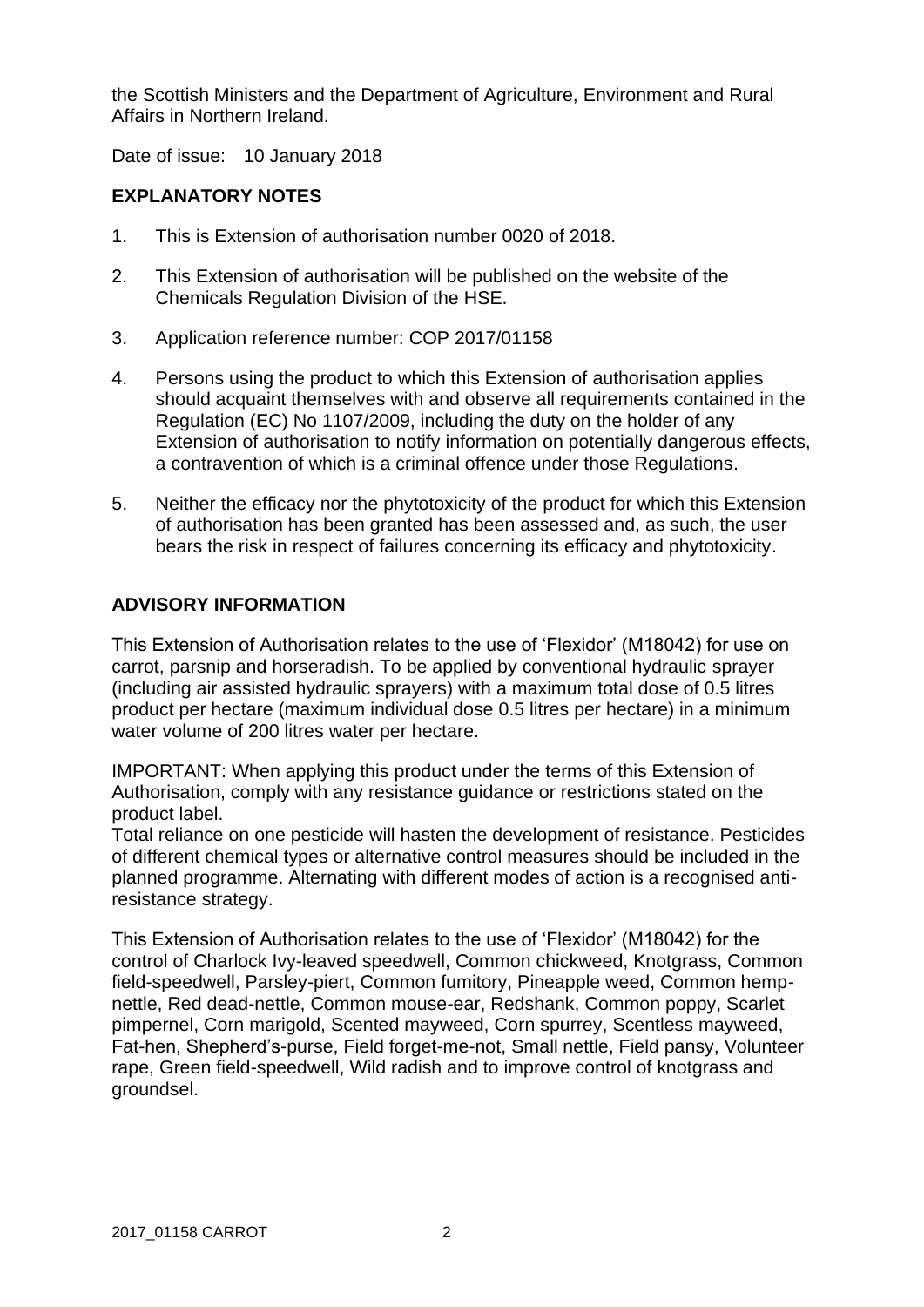# **APPENDIX 1: CONDITIONS OF EXTENSION OF AUTHORISATION**

The conditions below are obligatory. They must be complied with when the Extension of authorisation occurs. Failure to comply with the following conditions will result in the withdrawal or amendment of the Extension of authorisation under Regulation (EC) No 1107/2009 and may result in other enforcement action, including prosecution. For the purposes of this Extension of authorisation only, the conditions and/or requirements shown below supersede any corresponding conditions and/or requirements set out on the label or otherwise provided for under the product authorisation **which would otherwise apply**.

| ×<br>۰.<br>×<br>M.<br>w<br>M.<br>۰.<br>۰.<br>۰. |
|-------------------------------------------------|
|-------------------------------------------------|

| Field of use:                      | <b>ONLY AS A HERBICIDE</b>                          |     |                                                                                                                                                      |                                                                                                                                                                           |                                                                                                                                         |                                |  |  |  |
|------------------------------------|-----------------------------------------------------|-----|------------------------------------------------------------------------------------------------------------------------------------------------------|---------------------------------------------------------------------------------------------------------------------------------------------------------------------------|-----------------------------------------------------------------------------------------------------------------------------------------|--------------------------------|--|--|--|
| User:                              | Professional                                        |     |                                                                                                                                                      |                                                                                                                                                                           |                                                                                                                                         |                                |  |  |  |
| Crops/situations:                  | Maximum<br>individual dose:<br>(ml product /<br>ha) |     |                                                                                                                                                      | Maximum total<br>dose:                                                                                                                                                    | Maximum<br>number of<br>treatments: (per<br>crop)                                                                                       | Latest time of<br>application: |  |  |  |
| Carrot,<br>horseradish,<br>parsnip | 150                                                 |     |                                                                                                                                                      |                                                                                                                                                                           | $\mathbf 1$                                                                                                                             | Pre-emergence                  |  |  |  |
| <b>Operator Protection:</b>        |                                                     | (1) | Engineering control of operator exposure must be<br>used where reasonably practicable in addition to the<br>following personal protective equipment: |                                                                                                                                                                           |                                                                                                                                         |                                |  |  |  |
|                                    |                                                     |     | (a)                                                                                                                                                  | contaminated surfaces.                                                                                                                                                    | Operators must wear suitable protective gloves<br>when handling the concentrate or handling                                             |                                |  |  |  |
|                                    |                                                     |     | (b)                                                                                                                                                  |                                                                                                                                                                           | Operators must wear suitable protective<br>clothing (coveralls) and suitable protective<br>gloves when applying by hand-held equipment. |                                |  |  |  |
|                                    |                                                     | (2) |                                                                                                                                                      | However, engineering controls may replace personal<br>protective equipment if a COSHH assessment<br>shows that they provide an equal or higher standard<br>of protection. |                                                                                                                                         |                                |  |  |  |
| Other specific restrictions:       |                                                     | (1) |                                                                                                                                                      |                                                                                                                                                                           | This product must only be applied in accordance                                                                                         |                                |  |  |  |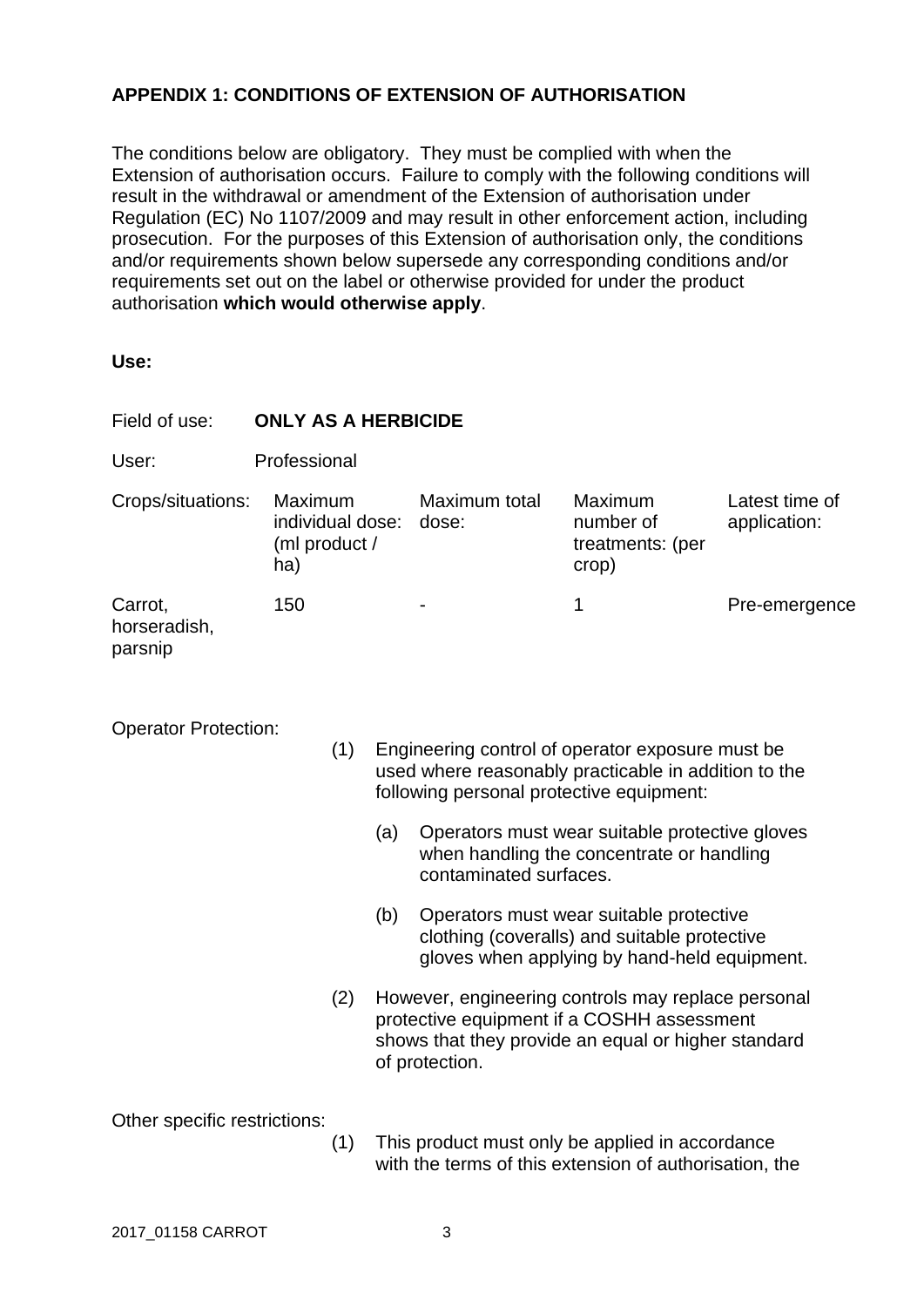product label and/or leaflet and any additional guidance on extensions of authorisation.

(2) A period of at least 180 days must be observed prior to planting of succeeding crops following treatment of the plot with 'Flexidor' or any other product containing the active substance isoxaben.